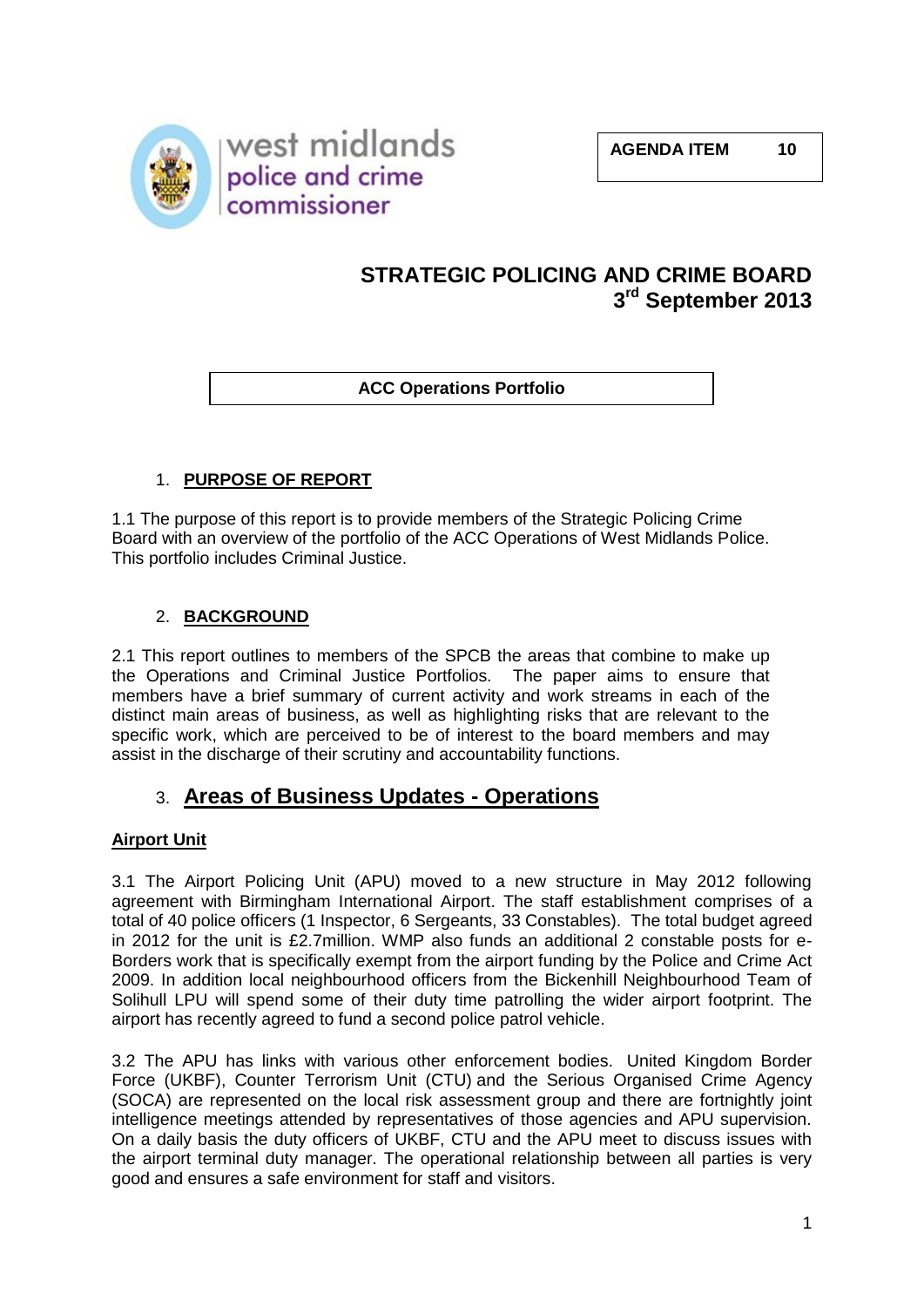3.3 In terms of business crime at the airport, in the period Aug '12 - July '13 there were 59 business crimes made up of 24 thefts from shops, 12 thefts of motor vehicles (hire cars), 3 burglary other buildings, 5 thefts by employee, 5 criminal damages, 6 'other' thefts, 1 bilking, 1 criminal damage to a building and 2 damage to vehicles. This was a reduction of 13% on the previous year. There has been an increase in total recorded crime at the airport of 33.8% YTD, which has largely been due to a rise in passenger numbers. The increase in total recorded crime amounts to an additional 26 offences, most of which have been thefts. The current level of total recorded crime is 3.2 offences per 100000 passengers, compared with 3.1 offences per 100000 passengers in 2012-2013.

3.4 The airport security plan (ASP) is complete and has been agreed by all stakeholders and the police service agreement (PSA) is currently in the final stages with legal teams for WMP and BIA.

### **Dogs Unit**

3.5 The structure of the unit is currently, 1 Inspector, 6 Sergeants, 54 Constables and 7.5 Police Staff at an operating cost of £3.4m. The unit has a four hub structure: Wednesbury (Western), Park Lane (Central), Canley (Eastern) and the Dog Training Centre at Balsall Common. From those hubs, seven services are supplied by the unit:

- General Purpose Dogs (including Firearm Support Dogs)  $\bullet$
- Explosive Search Dogs  $\bullet$
- Drugs/Cash/Firearm Search Dogs  $\bullet$
- Victim Detection Dogs  $\bullet$
- Dangerous Dog Unit  $\bullet$
- Kennelling Facilities at the Training Centre  $\bullet$
- Breed Scheme for WMP and as income generation from external sales

#### Key Operations

3.6 The unit continues to provide support to WMP in a number of operational roles. The unit provides a Bomb Threat Response Vehicle on a 24/7 basis, which is made up of a handler and Explosive Search dog. This has seen many deployments throughout WMP and during 2012/13 there were 231 deployments in total, for spontaneous incidents, defensive searches and in operations to police the Olympic Games. The resource is also utilised within the region and nationally for defensive searches on a regular basis and until recently in PSNI.

3.7 Drugs/cash/firearm search dogs are used frequently for incidents within WMP, and also regionally and nationally in response to mutual aid requests by other forces; for events such as the Isle of Wight Festival, Global Gathering, and V Festival. During 2012/13 there were in total 857 deployments from which 315 yielded a "find" or person arrested. Victim Detection Dogs have also seen their services called upon, with significant support given to Dyfed Powys Police in the recent April Jones investigation.

3.8 Firearms support dogs were also utilised on 372 occasions during 2012/13 to offer the less lethal option in firearms incidents and are available 24/7 to respond to spontaneous incidents. General purpose dogs have also been part of key operations around pre planned events. These events range from the disorder in the summer of 2011, Cat 'C' football matches, where there is a higher risk of disorder, and EDL events, most recently in Operation Glendale where deployment of dogs together with the OSU undoubtedly assisted in preventing disorder breaking out from Centenary Square into the wider city centre.

#### Breeding Scheme

3.9 Following PBB (Priority Based Budgeting) the scheme increased from 8 litters per year to 12. The scheme produces German Shepherds, Belgian Malinois, Dutch Herder and English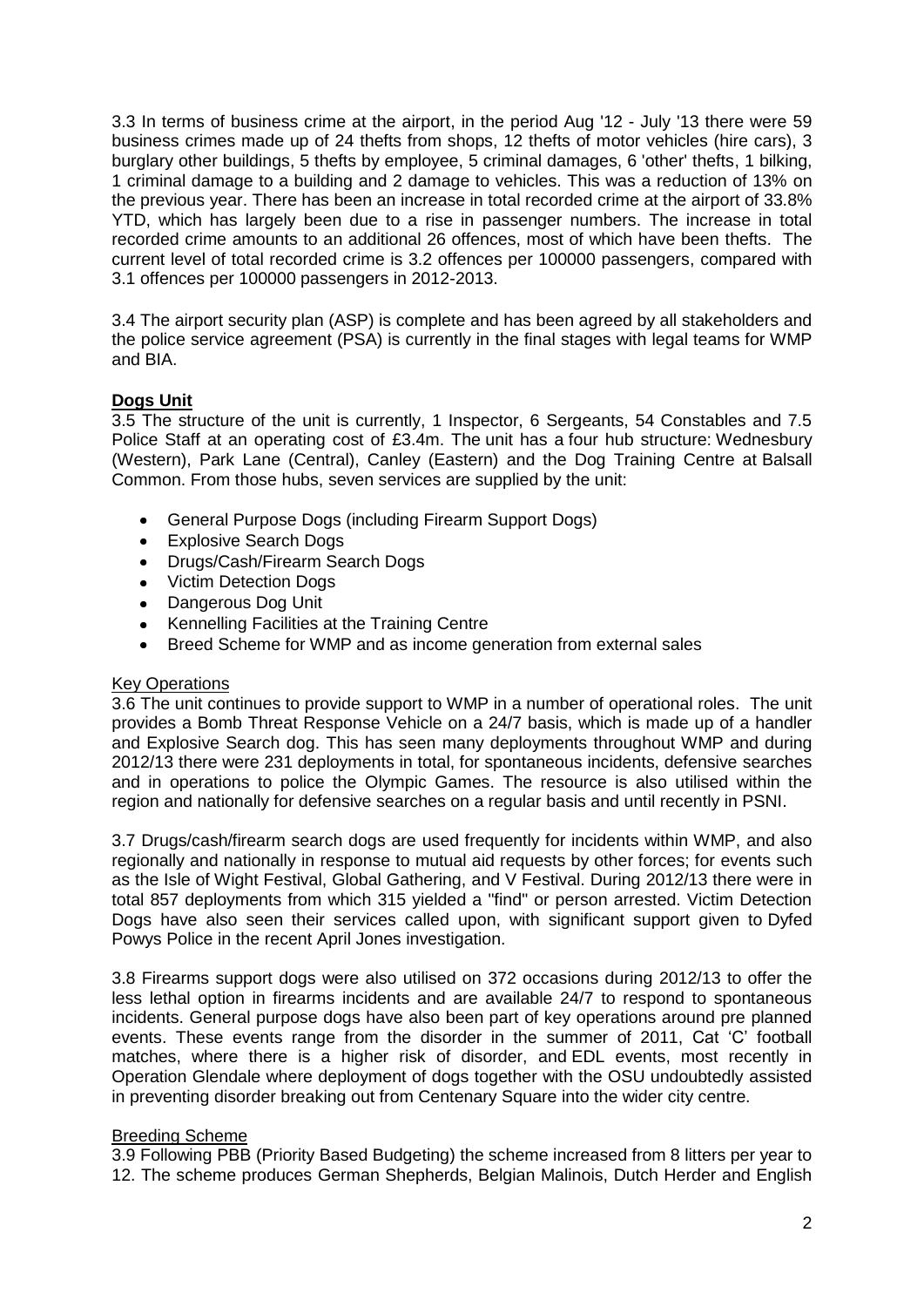Springer Spaniels. The core role is the supply of dogs to WMP, removing the need to procure externally, and secondly as income generation from their supply to over 30 Police Forces, the Army, Prison Service, Security Companies etc. General Purpose Dogs are sold for approx £3000 and Specialist Search Dogs for £1800.

#### **Collaboration**

3.10 The training unit provide courses for all WMP officers, and some courses for West Mercia, Staffordshire and Hertfordshire officers for an appropriate fee. WMP share training venues with Staffordshire, West Mercia and Warwickshire in order to give a range of options and variation to the instructors. Historically, other forces attended the unit but with the recent financial cuts these have decreased as more training is competed in-house by those forces.

#### Dog seizures

3.11 Dog seizures continue to rise each year. In 2012/13 there was an increase in the number of dogs seized to 352 but, following PBB method changes being implemented around kennelling and veterinary costs, the average cost of pursuing a criminal prosecution or civil proceedings has reduced to approx £700 per dog. For the first quarter of 2013/14, 112 dogs have been seized and it is likely that, due to further planned legislative changes, this figure will continue to increase.

#### **Events Planning**

3.12 The unit has an establishment of 20 staff, comprising 2 Inspectors, 3 Sergeants, 14 Constables and 1 Police Staff. In seeking to address the workforce mix four of the constable posts have been identified as suitable for police staff and those roles will be advertised internally in the near future. The total budget for the unit is £1m.

3.13 The unit is currently based at Aston Police Station but plans are in place to relocate to the Event Control Suite (ECS) at Tally Ho! in Autumn 2013. The ECS is WMP's purpose built, multi-agency Silver Control Room facility. On average this is used 4 times per month, ranging from small events utilising 6 desks, up to major events where all 60 desks are used. Recent events managed from the ECS include Operation Derwent/Glendale, Birmingham Carnival, Eid celebrations and Operation Snowball, which was a joint operation with EU law enforcement to arrest wanted foreign nationals residing in the UK. Also the ECS is often used as the command centre for larger crime investigations where force resources are deployed at an arrest/enforcement phase.

The unit has three distinct areas of business as described below:

#### Event Planning

3.14 This team maintains an overview of all events that take place in the force area. The team owns, plans and resources the majority of major and significant events such as EDL demonstrations and sporting fixtures and assists planners with local events. The team took primary responsibility for the planning of Operation Glendale (EDL protest July 2013), in which in excess of 50 Police Support Units (PSUs) deployed to Birmingham; with regional and mutual aid resources travelling from forces across the UK including North Wales, Devon and Cornwall and Thames Valley. The team will, in responding to regional and national mutual aid requests, continue to be the single point of contact for the National Police Coordination Centre (NPoCC). G8 staffing requests to Police Service of Northern Ireland (PSNI), is just one example of the support provided to national policing operations.

3.15 The team also has responsibility for managing Party Conferences under the banner of Operation Pelkin. These events are a significant undertaking involving many staff over a protracted timeframe. Government funding is provided to contribute towards the planning and policing operation.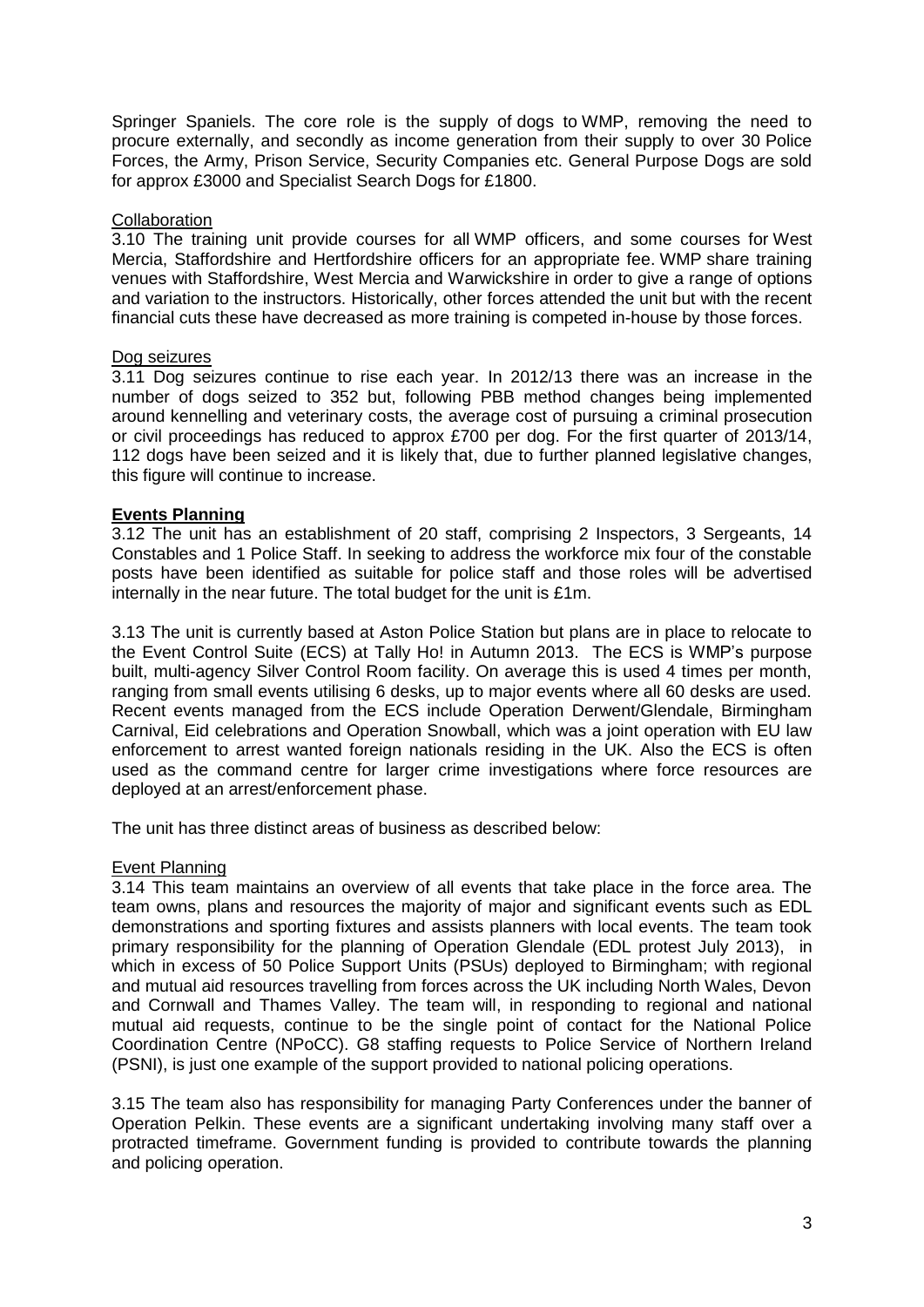3.16 The Conservative Party Conference is booked to return to Birmingham at the end of September 2014. Planning for the security operation will commence in September 2013 and with the event being the final conference before the general election in 2015, this will be a challenging operation. At previous conferences there has been large scale protest events requiring a significant policing response and this will be likely to be the case again in 2014. The Gold Commander for the operation is ACC Cann.

#### Force Tasking

3.17 This team manages the competing requests for operations' resources, such as Traffic, OSU and Dogs; ensuring that WMP maintains the ability to meet force needs and that requests are in line with force priorities.

#### Football

3.18 This team manages the policing at the 6 sporting venues (Aston Villa, Birmingham City, Walsall, West Bromwich Albion, Wolverhampton Wanderers and Warwickshire Cricket Club). This includes football intelligence officers being sent to all fixtures both home and away that involve the five football clubs. There currently exists a good relationship with each club aided by the use of a cadre of trained football policing commanders.

3.19 For the season 2013/14 the team will coordinate policing requirements for in excess of 80 of the 125 local fixtures. Recent financial difficulties experienced by Coventry City FC have resulted in the team relocating to play home games in Northampton. The team are assisting with the transfer of knowledge/experience to Northamptonshire Police in the early part of the new season.

3.20 With regard to football banning orders, WMP currently have 225 offenders subject to a mix of civil and criminal orders. Since 2007, over half a million pounds of funding has been received from the Home Office via the UK Football Policing Unit to obtain civil banning orders and in that period over 100 orders have been obtained, making WMP the most successful force in the UK in this area. Since January 2013, 20 orders have been granted.

#### **Firearms Unit**

3.21 The Operations Firearms Unit (OFU) is based at Park Lane, Aston and has an establishment of 168 officers of which 11 posts are externally funded by Birmingham International Airport and 26 posts funded by ACPO TAM (£1.48 million). The officers are posted to one of three teams within the OFU: Armed Response Vehicle (ARV) Team, Tactical Firearms Team (TFT) and Instructor Team. The total budget for the OFU is £8.1million (inc. ACPO TAM/Airport funding). The staff establishment is 1 Chief Inspector, 3 Inspectors (1x ARV Team, 1 x TFT & 1 Chief Firearms Instructor), 18 Sergeants & 146 Constables.

3.22 Recent operational deployments of national significance include the deployment of Counter Terrorism Specialist Firearms Officers (CTSFOs) to London to support the Metropolitan Police following the murder of Lee Rigby (Operation Pegboard), deployment of TFT to support force operations, Operation Glendale (Armed Support to Public Order) and Operation Clockface (CTSFO deployment).

3.23 The College of Policing renewed the OFU's Licence to deliver training in April 2013 with no development issues identified and in each year a variety of firearms training courses are delivered locally with external force delegates generating additional income for WMP.

3.24 The OFU continue to deliver the `Guns and Knives Take Lives` presentation to local students in an attempt to divert them from gangs and gun culture. In the past 3 years, almost 29,000 students have received the presentation, with positive community feedback and media coverage.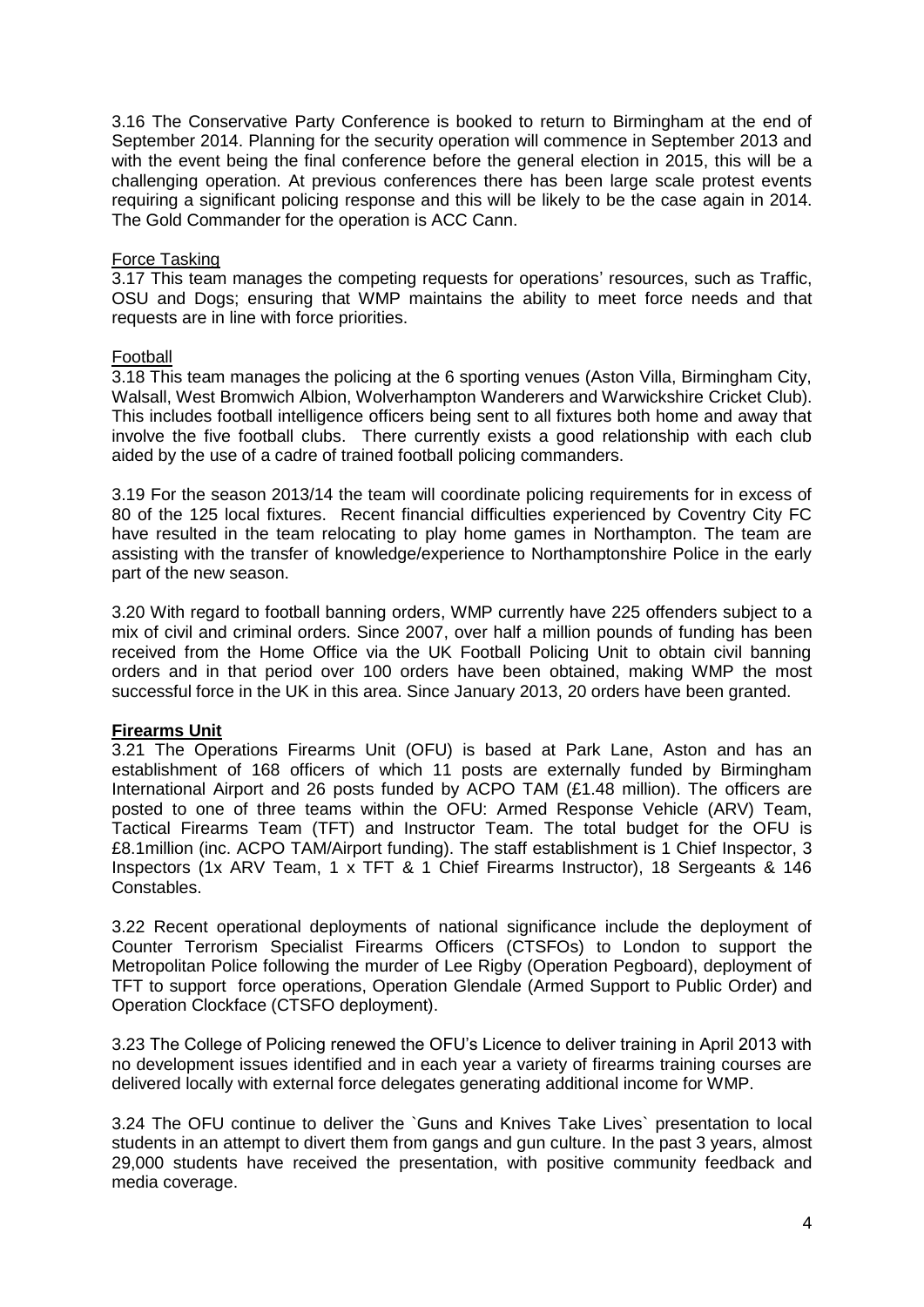#### 3.25 Operational statistics overview:

| <b>ARVs</b>                                               |      |                   |        |  |
|-----------------------------------------------------------|------|-------------------|--------|--|
|                                                           |      |                   | YTD    |  |
|                                                           |      |                   | April- |  |
|                                                           |      | 2011/12   2012/13 | August |  |
| Total Number of incidents attended                        | 1713 | 1694              | 633    |  |
| Total number of incidents resulting in armed deployments* | 451  | 613               | 241    |  |
| Total weapons discharged**                                |      | ົ                 |        |  |

| <b>Tactical Firearms Team</b>    |     |                   |        |  |
|----------------------------------|-----|-------------------|--------|--|
|                                  |     |                   | ГŊ     |  |
|                                  |     |                   | April- |  |
|                                  |     | 2011/12   2012/13 | August |  |
| Total number of armed operations | 233 | 237               | 41     |  |

| <b>Force Taser Deployments (incl non firearms)</b> |      |      |                 |  |  |
|----------------------------------------------------|------|------|-----------------|--|--|
|                                                    |      |      | YTD<br>January- |  |  |
|                                                    | 2011 | 2012 | August          |  |  |
| Total number of times Taser was Drawn***           | 1001 | 1057 | 643             |  |  |
| Number of Taser Firings (arcing or firing)         | 211  | 259  | 160             |  |  |

\* Deployment is defined as where an authority was granted for the use of armed officers, and the armed officers subsequently carried out an action. It does not necessarily infer that weapons were actually drawn

\*\* No live firearms were discharged. This statistic relates to the discharge of less than lethal Attenuating Energy Projectile (AEP) (baton rounds)

\*\*\* This figure includes all instances where a Taser was drawn from its holster as well as where the red dot was placed onto a subject, but did not result in the Taser actually being discharged

#### **Integrated Emergency Management (IEM)**

3.26 IEM is responsible for ensuring that WMP is able to respond effectively to the threats that face the organisation and the communities of the West Midlands conurbation, ensuring compliance with the statutory duties imposed under the Civil Contingencies Act 2004 (CCA). The work undertaken by IEM is predominantly in response to identified risks from the National Risk Register, National Risk Assessment, Community Risk Register, horizon scanning, operational and exercise debriefs and identified good practice.

3.27 The total staff establishment is 14 with a mixed workforce of 8 police officers and 6 police staff. The post of business support manager to the Local Resilience Forum (LRF) is externally funded by the LRF. The total budget for the unit is £620k.

There are three main strands within the department under the management of the IEM Inspector:

#### Business Continuity (BC) team

3.28 The Business Continuity (BC) team consists of a police staff manager and 3 police staff members. BC provides the framework within which the force ensures compliance with the CCA and International Standardisation Organisation (ISO) 22301: 2012 Societal Security: Business Continuity Management Systems Requirements. The WMP BC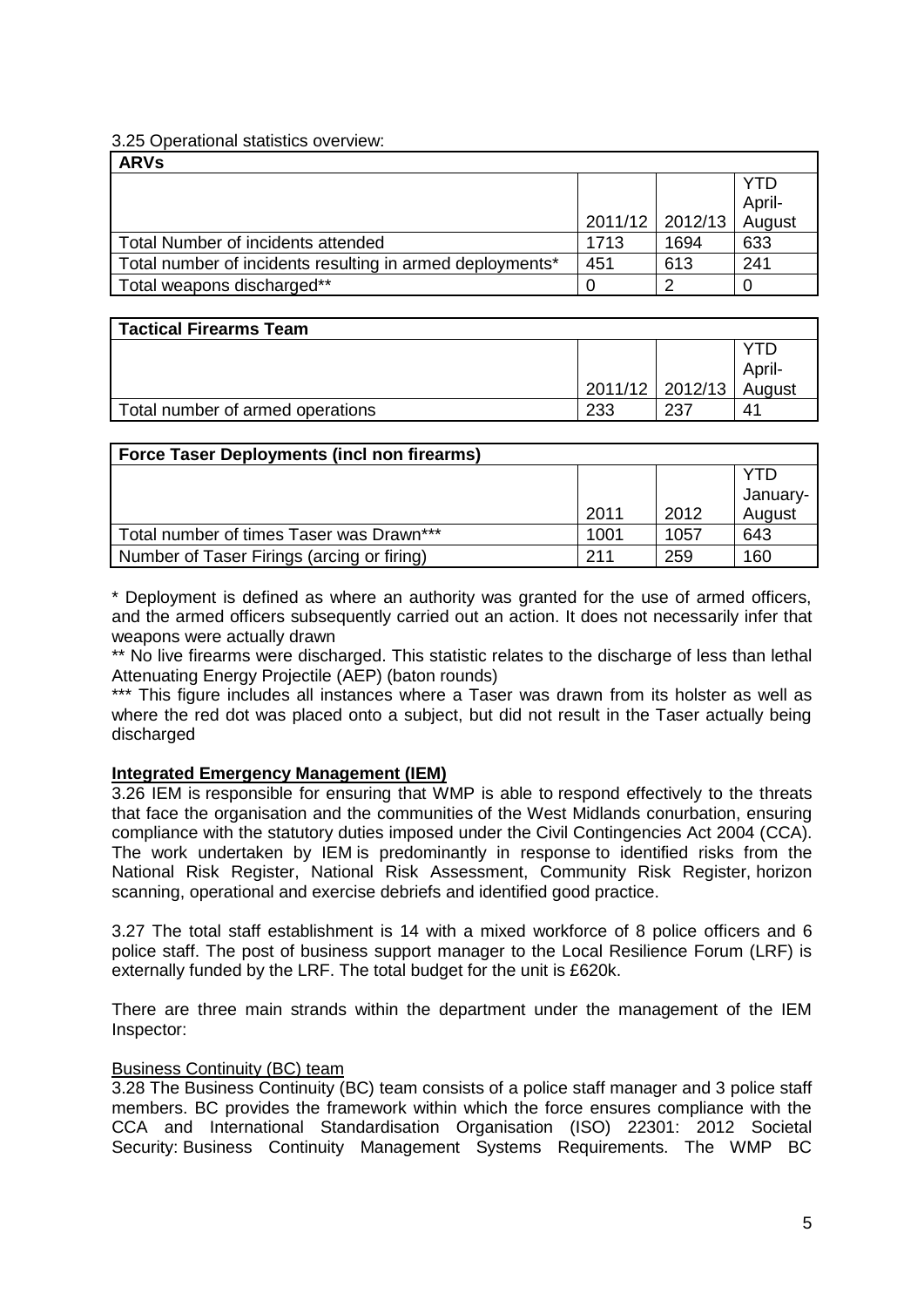framework takes into account ten critical functions to ensure that WMP has the resilience to deliver these to an acceptable level in the event of disruption.

#### Emergency Planning Team

3.29 The Emergency Planning team consisting of 1 sergeant, 1 police staff emergency planning manager and 2 constables trained in emergency plan writing. This team creates and maintains emergency plans, a force mobilisation plan, guidance documents and policies. The team will also regularly run less resource intensive command post exercises to test internal processes, and participate in exercises run and funded by partner agencies.

#### Counter Terrorism, Chemical Biological Radiological Nuclear (CBRN) and Interoperability Team

3.30 Counter Terrorism, CBRN and Interoperability Team comprising of 1 sergeant and 3 constables. The team carries out planning and policy writing for the areas of business that cover the operational deployment of uniformed resources for terrorist related incidents. The team also includes the force CBRN single point of contact responsible for maintaining links with the Police National CBRN Centre, ensuring that the force complies with national guidance and CBRN responder requirements, such as the recently publicised multi-agency exercise, Operation Arden, held at the International Convention Centre.

3.31 IEM liaises on a regular basis with partner agencies at a force-wide level to promote interoperability. The team is represented on the Strategic Local Resilience Forum, the tactical General Working Group and its subgroups, with the LRF secretariat being based in the department. Local authorities liaise with their relevant LPU planning and partnerships teams at a local level and through Local Resilience Groups where established. The department also regularly provides staff to support major operations and events, in particular providing experienced multi-agency liaison officers. IEM plays a key role in debriefing operations, identifying organisational and individual learning and driving standards.

#### **Operational Support Unit (OSU)**

3.32 The OSU has an establishment of 3 Inspectors, 8 Sergeants and 60 Constables. The officers are split evenly across three bases: Chelmsley Wood, Aston and Wednesbury. The Unit provides 7 day cover from 8am to Midnight and includes a capability for on-call, out of hours, high risk missing person search advice. The current budget for the unit is £3,443,600.

The OSU has a number of specialist functions including the following:

#### Provision of Counter Terrorism Search Trained Staff

3.33 All OSU Constables are licensed by the Police National Search Centre to conduct Counter Terrorist Search. Sergeants and Inspectors are qualified as Counter Terrorist Search Advisors. These skills were used extensively during the recent attacks on Mosques in Walsall, Wolverhampton and Tipton.

#### **Conduct Crime Related Search**

3.34 The OSU provides search support to the Force Criminal Investigation Department (FCID), Gangs Task Force and Child Online Safeguarding Teams (COST) conducting reactive and proactive investigations.

#### High Risk Missing Person Search

3.35 All of the OSU Police Search Advisors (POLSAs) are trained to advise on high risk missing person searches. The officers provide 24/7 cover. There are numerous examples of lives having been saved following advice provided by POLSAs.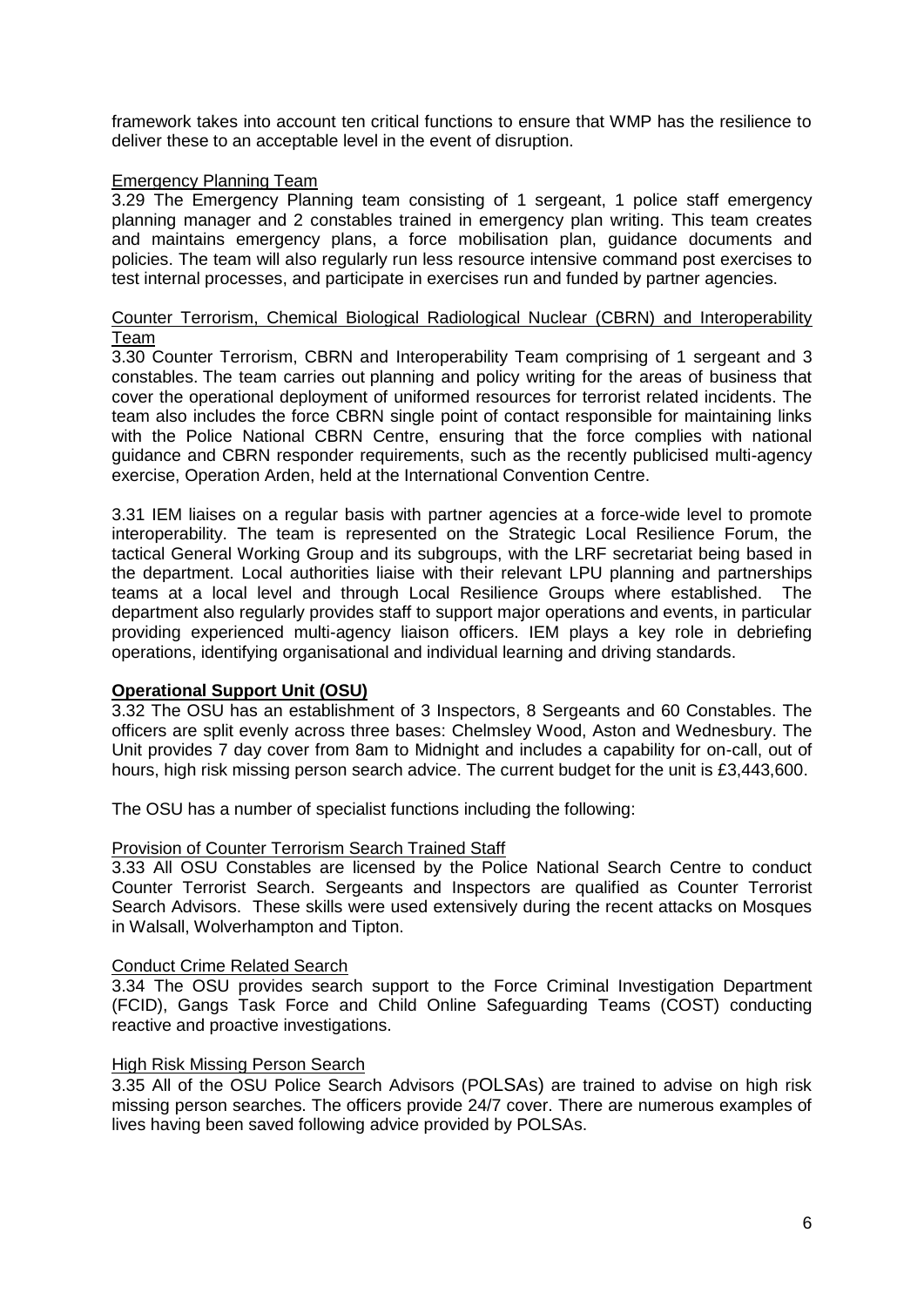#### Provision of Specialist Search Capability

3.36 The Unit has officers trained in water search and recovery and working at heights. The success of this specialism is demonstrated by the fact that a police dive team has only been requested on mutual aid from an external force on one occasion in the last 12 months. Recent positive media coverage of a Fathers4justice protestor arrested for unfurling a banner and climbing out onto a high balcony at the Hilton Metropole Hotel, Birmingham highlights the benefits of trained staff confident to work at heights.

#### Method of Entry and Taser Capability

3.37 Officers have been trained to an advanced level in method of entry and provide support to FCID, Gangs Task Force and COST teams in the execution of warrants. There have been significant recoveries of firearms, drugs, and evidence in support of child exploitation investigations.

#### Enhanced Public Order

3.38 The recent EDL protests in Birmingham and Walsall showed the value of enhanced public order trained staff. On both occasions OSU officers faced high levels of violence from EDL supporters attempting to break out of the protest areas into the wider community. OSU officers receive additional training in public order tactics, legislation, and doctrine. The Unit can provide one PSU for spontaneous incidents and two for pre-planned operations.

#### CBRN capacity

3.39 All OSU officers are CBRN trained and contribute towards WMP's initial response capability.

#### **Traffic Unit**

3.40 The traffic unit is comprised of three distinct functions each having clear operational objectives. The unit is divided into a 24/7 response, a proactive traffic capability and a traffic camera enforcement team. The total budget for the unit is £4.84m.

#### 24/7 Traffic

3.41 Following implementation of agreed PBB service levels in April 2012, in the 24/7 unit there are now 5 teams working the standard force shift pattern. The staff establishment is 101 police officers (1 Inspector, 10 Sergeants, 90 Constables). Each of the five teams is split and located at Park Lane and Chelmsley Wood.

3.42 24/7 staff consistently attend and manage the scenes of all potentially fatal and lifechanging Road Traffic Collisions (RTCs) across the force area pending the arrival of a Collision Investigation Unit Senior Investigating Officer (SIO) where this becomes necessary. Sergeants investigate police accidents which result in serious injury or are of particular concern.

3.43 National road safety campaigns are addressed by both 24/7 and proactive teams, with an identified lead officer. WMP contribution to the national drink drive campaigns is led by Traffic who have conducted 64% (2,720) of the 4,209 tests this Summer and 42% (1,622) of the 3,836 tests at Christmas. LPUs have also increased their overall contribution in both campaigns.

3.44 Locally, traffic officers have worked together with staff on Birmingham East LPU targeting the abuse of open trade motor insurance policies. This pilot, under the banner of Operation Piranha, has resulted in numerous uninsured vehicles being taken off the road and £222,000 has been generated from the sale of seized/unclaimed vehicles since June 2012. This compares with the 12 month total for the entire force April 2011 - March 2012 of £175,000. Money raised from sale of unclaimed vehicles is available for WMP to spend if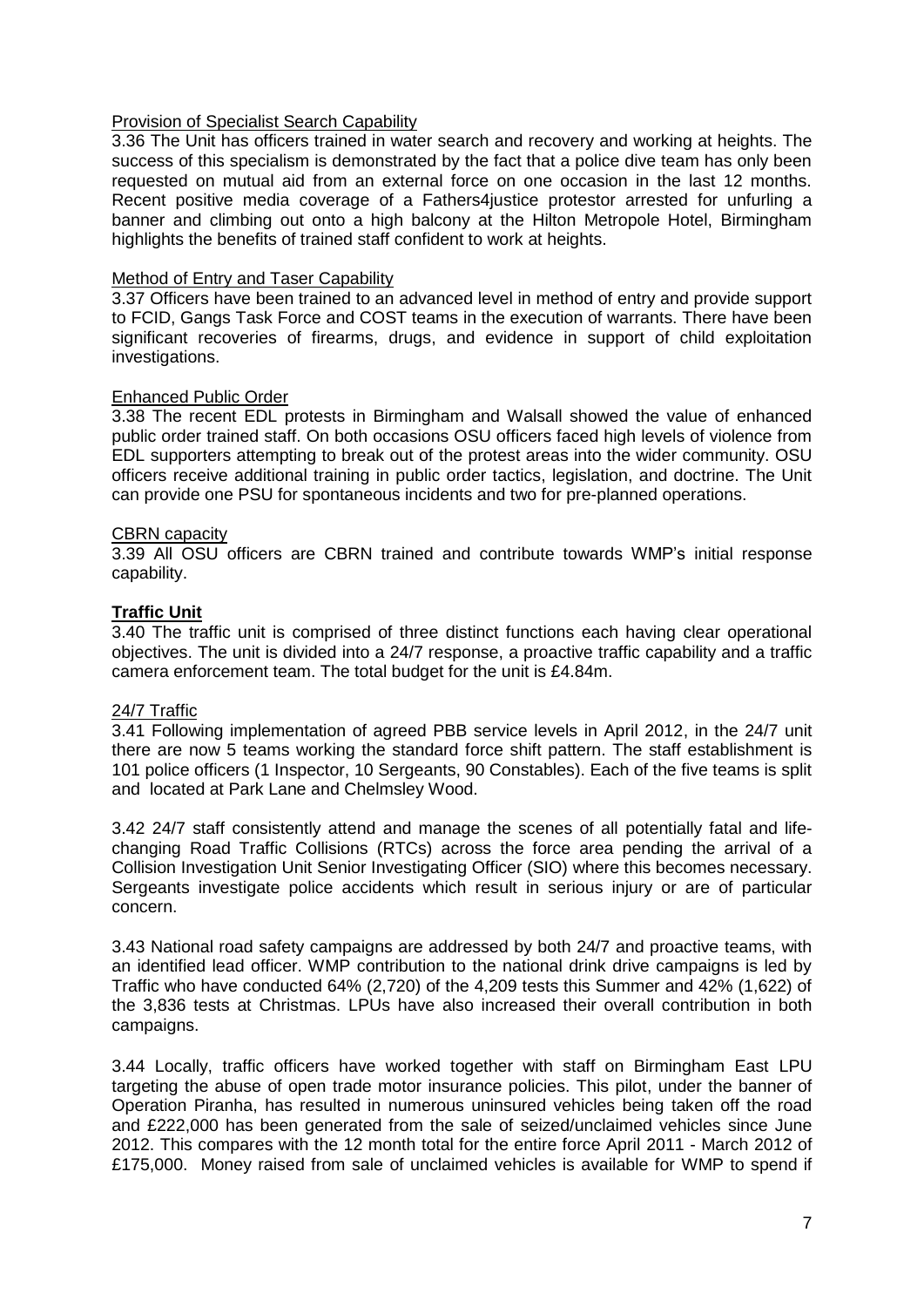not claimed by the vehicle owners after 12 months. The intention is to develop this initiative further in the coming 12 months.

3.45 RTC performance for the West Midlands is as follows:

Killed and Seriously Injured (KSI) RTCs

|     | <b>Year</b>   2009   2010   2011   2012 |     |            |  |
|-----|-----------------------------------------|-----|------------|--|
| KSL |                                         | 924 | 1018   946 |  |

| Child KSI RTC's                         |             |     |     |
|-----------------------------------------|-------------|-----|-----|
| <b>Year</b>   2009   2010   2011   2012 |             |     |     |
| KSI                                     | $165$   173 | 174 | 164 |

Slight Injury RTCs

| Year   2009   2010   2011   2012 |  |  |
|----------------------------------|--|--|
|                                  |  |  |

3.46 The performance aim in the Local Transport Plan, produced by the Integrated Transport Authority (Centro), is to reduce total KSI casualties by 17.3% from the 2005-2009 baseline to the 2011-2015 average. WMP are currently averaging 983 KSI casualties against the 2008- 2012 target average of 1002 KSI casualties, indicating West Midlands is on target to meet the performance aim.

#### Proactive Traffic

3.47 The proactive team is located at Wednesbury and has a staff establishment of 28 police officers (1 Inspector, 3 Sergeants and 24 Constables) and is split into three teams. The proactive teams are available 7 days a week and provide cover between 07:00 and 22:00 hours.

3.48 The teams offer a range of tactical options in support of neighbourhood activity and force priorities. The team also provide a range of motorcycle escort duties and can provide a rapid response to developing crimes in action in support of other departments within WMP and external agencies/forces, including SOCA. Effective relationships with FCID/CTU and units including the Serious and Organised Crime Unit (SOCU), Economic Crime Unit (ECU) and the Gangs Taskforce has resulted in the arrest of offenders for a variety of serious crimes including drug trafficking, money laundering and counter terrorism matters.

3.49 The proactive teams also work together with the Camera Enforcement Unit undertaking to deliver 8 days per month working in all 7 local authority areas targeting offences including speeding, careless driving, no insurance, no seatbelt and the use of mobile phones whilst driving. Locations selected for enforcement are based on KSI RTC data, intelligence or community concerns.

#### Camera Enforcement

3.50 The Camera Enforcement Unit (CEU) is responsible for the operation of fixed safety (speed and red traffic-light) cameras together with the deployment of four mobile enforcement units across the West Midlands Police area. Camera units are located across the motorway network. The staff establishment is 12, comprising of 2 police officers and 10 police staff.

3.51 In the performance year 2012/13, a total of 72,270 offences were passed to the Central Ticket Office (CTO) to deal with. Notices of intended prosecution were sent to 66,992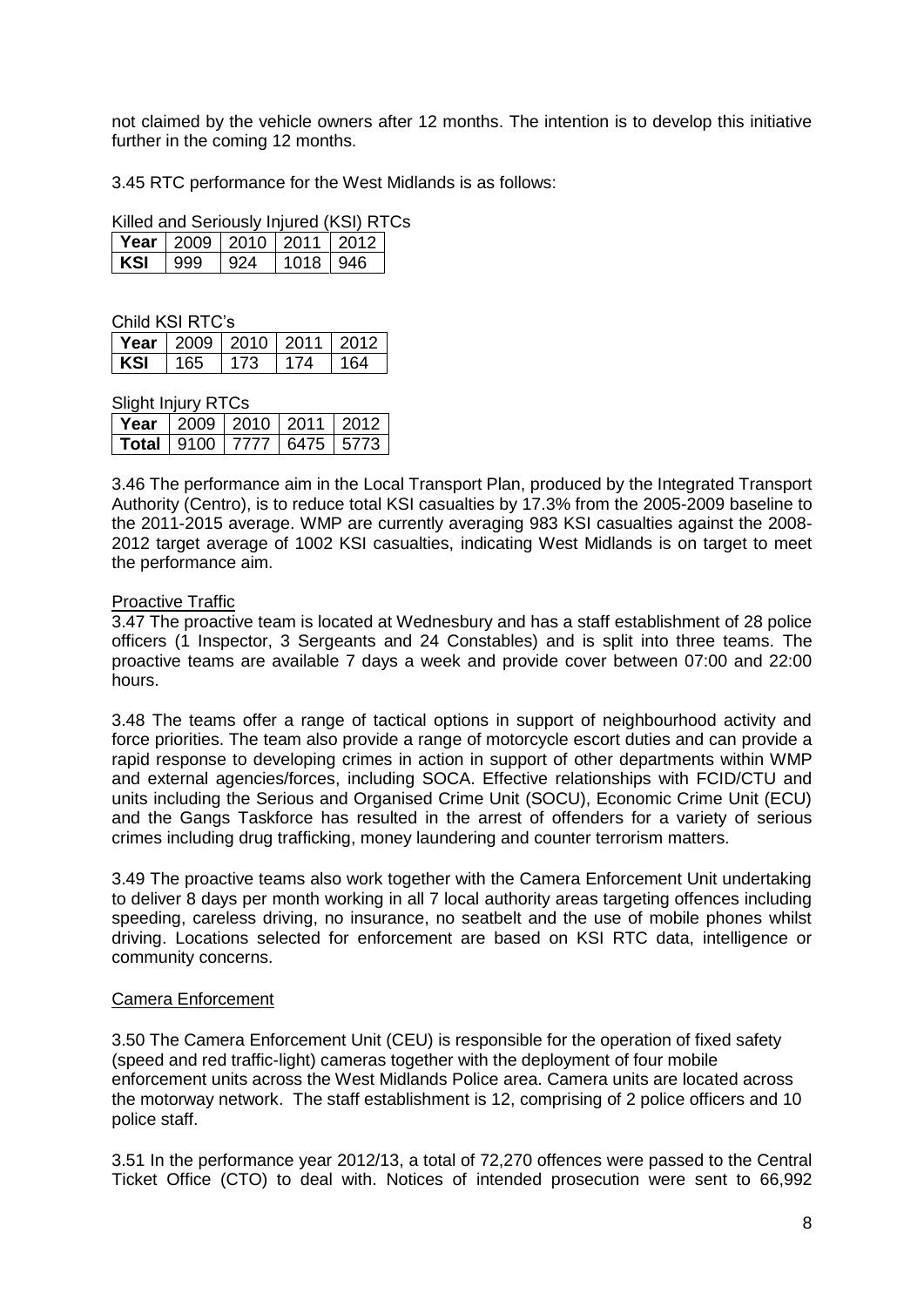drivers. That resulted in 20,627 drivers attending and passing driver/speed awareness courses and 27,356 conditional offers being accepted. In that same period 20,816 drivers paid the conditional fixed penalty resulting in £1.25m being recovered and passed to HM Treasury.

3.52 Year to date 19,940 offences have been processed with 4268 awareness courses completed.

#### **Safer Travel**

3.53 The Safer Travel Police Team is a unique partnership approach to providing intelligence led policing across all modes of public transport in the West Midlands region. West Midlands Police Officers and Community Support Officers work in collaboration with their British Transport Police (BTP) counterparts. The staff structure of the partnership is currently:

1 WMP Inspector, 1 BTP Inspector, 2 WMP Sgts, 1 BTP Sgt, 9 WMP PCs, 2 BTP PCs, 15 WMP PCSOs and 7 BTP PCSOs. Staffing costs are approximately £1.5 million and CENTRO (transport operators) fund approximately half of this figure.

3.54 The partnership has two dedicated intelligence analysts who provide crime and antisocial behaviour data on a monthly basis and prepare problem profiles which are used to direct resources to particular routes where crime and ASB are an issue. Overt and covert patrols are conducted in risk areas and proactive use is made of CCTV to allow real time response to crimes in action. Cross modal patrols involving WMP staff monitoring the rail/metro network is reciprocated with BTP staff providing reassurance and crime patrols on the bus network.

3.55 The team delivers a range of educational presentations to schools, colleges and universities offering crime prevention advice and regularly runs security marking sessions for those wishing to protect their pedal cycles, mobile phones and other electrical equipment. An innovative crime and ASB reporting initiative is in place called, "See Something, Say Something" which enables the public to contact the team directly and includes Twitter, Facebook, Email, Text Message and an external website.

3.56 The team are also involved in numerous operations working with LPU staff and other external agencies and notable operations include:

Operation Hay- Offering high visibility patrols and crime prevention advice to children leaving primary school as they move to secondary school.

Operation Storm- City lockdown during the Christmas period on the main bus arterial routes.

Operation Rotate- 26 mile long rolling Gateway patrol of the outer circle passing through 5 LPUs involving specialised force resources including OSU and dogs.

#### **Special Constables**

3.57 Operations has a dedicated Inspector for the Special Constabulary, who is linked to the events planning and tasking function, with the ability to draw upon all special constables in the force area for major events. There are a further 15 dedicated special constables within the Operations portfolio split across the airport unit, safer travel and the traffic unit.

3.58 In the recent Derwent and Glendale operations special constables were used extensively across the force area to provide additional reassurance patrols in local communities. Similarly, in the disorder of August 2011 the ability to mobilise significant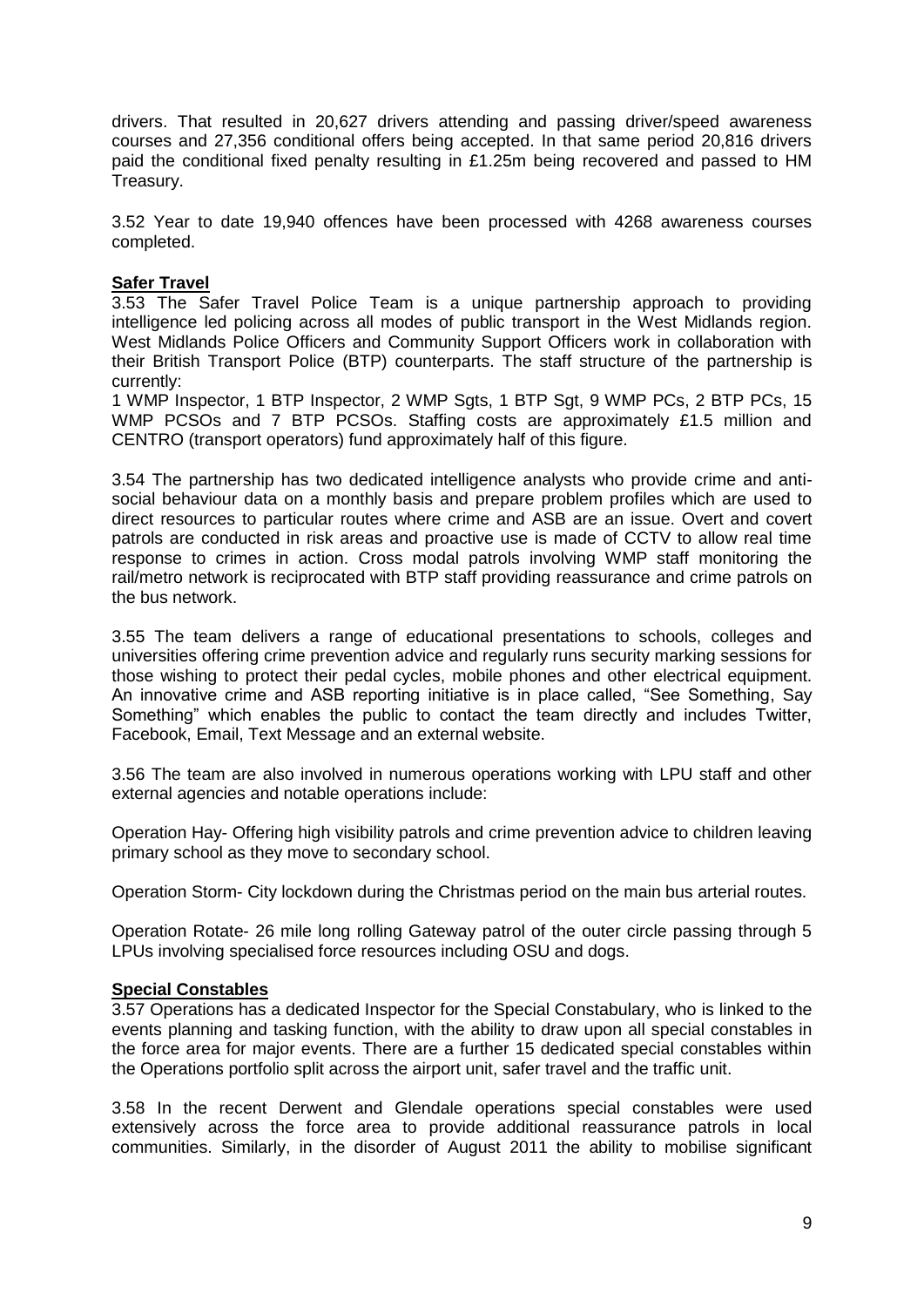numbers of special constables within a short period of time was used extensively throughout that period.

### **National Police Air Service (NPAS)**

3.59 Since 1<sup>st</sup> October 2012 four Regions have transferred to NPAS with the Central Region Air Support Unit (CRASU) due to transfer over on 2<sup>nd</sup> October 2013.

3.60 Governance of NPAS is via the NPAS Strategic Board which is now up and running. The Central Region (East Midlands and West Midlands Regions) is represented on this board by the Warwickshire PCC, Mr Ron Ball, and the Lincolnshire Chief Constable, Neil Rhodes; the next meeting being in September.

3.61 Sitting alongside the Strategic Board is an Independent Assurance Group (IAG) which provides independent assurance to the Strategic Board on the operational service being delivered. The Central Region is represented on the IAG by ACC Dee Collins (Derbys) who is the chair of this group.

3.62 Within the NPAS structure there is also a Regional Air Operations Group which is responsible for ensuring that operational service is being developed and that any operational or strategic issues are being fed into NPAS. The Central Region is the only region to have set this group up to date. The Group's current main focus is to ensure a smooth transition to NPAS but this will develop into one of ensuring service delivery and performance of NPAS post go live.

#### Central Regional Air Support Unit (CRASU)

3.63 The current governance for the CRASU is via a CRASU Executive Board which is chaired by ACC Dee Collins and ACC Gary Cann, and attended by a senior NPAS representative, Chief Supt Martin Evans, Head of CMPG, and John Jameson, who will hold a regional responsibility from 2<sup>nd</sup> October. The most recent Executive Board was held on 13<sup>th</sup> August and was also attended by Mr Ron Ball (who sits on the Strategic Board on behalf of the Region's PCC's). Mr Ball is happy for any concerns in relation to NPAS from individual Police and Crime Commissioners to be forwarded to him to be raised at the Strategic Board.

3.64 The transfer of CRASU to NPAS has been managed by way of a CRASU working group and action plan for the past 18 months and is now also the subject of an NPAS implementation plan which will require a great deal of engagement with each Force in relation to issues such as I.T. and communication channels. To date, from an operational perspective, we are on course to meet the 'go live' date.

3.65 WMP is optimistic about the potential benefits of NPAS and will continue to work to ensure that good communication is developed with NPAS and that finance and performance are properly monitored and scrutinised.

# 4. **Areas Of Business Updates – Criminal Justice**

#### **Introduction**

4.1 WMP criminal justice and custody functions are managed by Central Justice Services, which is a collaborative department established in June 2012 between West Midlands Police and Staffordshire Police.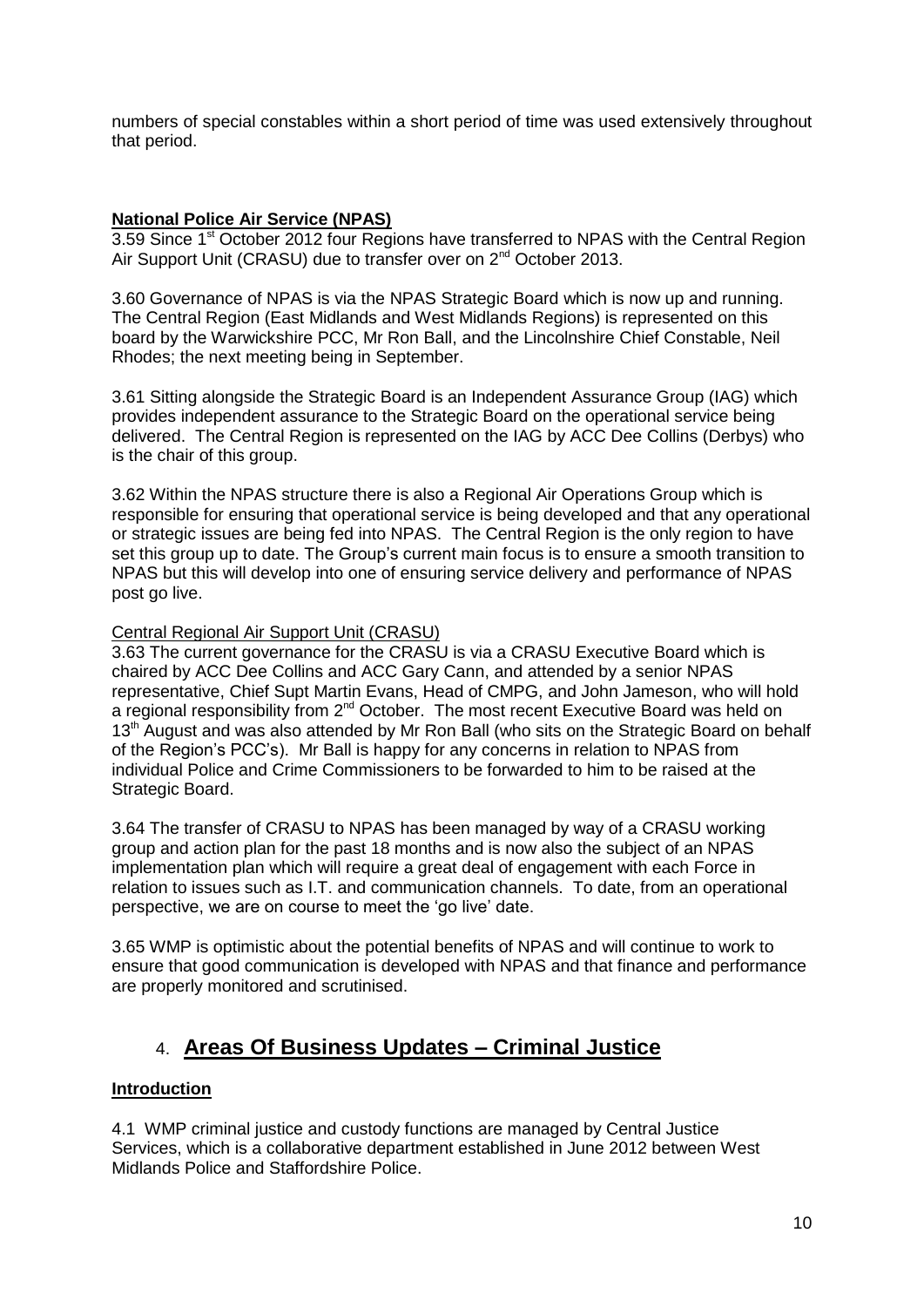4.2 The department's total establishment is 592 employees of which 200 are Staffordshire employees. Including pay costs, the annual departmental budget is £32.5 million. The budget is divided on a 77% to 23% basis.

4.3 The department provides the below services to both West Midlands Police and Staffordshire Police with the aim of bringing offenders to justice by working in partnership with other agencies including the Crown Prosecution Service and HM Courts Service:

- Custody of prisoners  $\bullet$
- Progression of prosecution case files  $\bullet$
- Care of witnesses  $\bullet$
- Identification of suspects  $\bullet$
- Investigation of non serious road traffic collisions  $\bullet$
- Preparation of written summaries of tape recorded interviews  $\bullet$
- Preparation of Crown Court antecedents
- Policy development and business improvement

# 4.4 **Departmental Command Structure**



#### **Performance and Programme Information**

- 4.5 Positive Custody Disposals (No milestone)
	- During 2012/13, 63% of arrests led to a positive disposal. Performance was very consistent throughout the year. During the first quarter of this performance year once again 63% of arrests have led to a positive disposal.
	- Comparing performance against most similar forces is challenged by the fact that forces include different data in this category. West Yorkshire Police have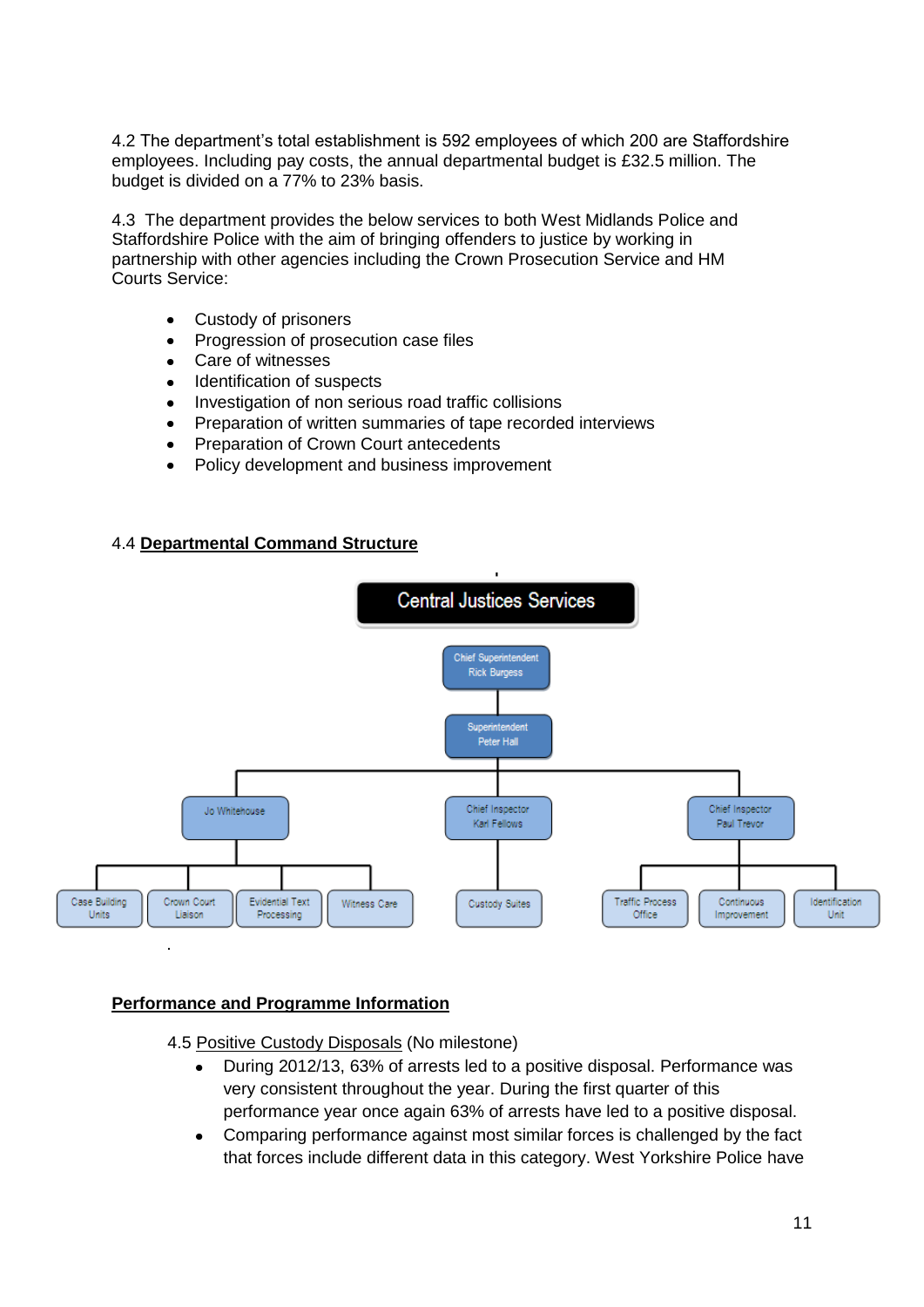a similar approach to ours and recorded a 45% positive disposal rate during their first quarter.

- Staffordshire Police have recently improved their performance to achieve 70% during the first quarter.
- 4.6 Early Guilty Plea Rate (No milestone)
	- During 2012/13 the early guilty plea rate was 46.9%.
	- During the first quarter of 2013/14 the early guilty plea rate is 49.9%.  $\bullet$
- 4.7 Time from arrest to charge (No milestone)
	- During 2012/13 the average time from arrest to charge was 20 days, a fall in performance from an average of 15.8 days during 2011/12.
	- During the first quarter of 2013/14 the average time from arrest to charge has  $\bullet$ been 13.5 days.

4.8 Community Resolutions (No milestone)

- The number of community resolutions has fallen progressively every year since their introduction in 2009/10, when 12622 resolutions were recorded. During 2012/13, 9916 resolutions were recorded, a fall of 21% compared to 2009/10.
- All Local Policing Units have experienced a reduction. The sharpest reductions have come in Coventry (42%), Sandwell (35%) and Birmingham North (36%).
- During the same period other out of custody disposals have increased, for example, the number of fixed penalty notices issued has risen from 756 to 2018.



#### 4.9 Fail to appear warrants (No milestone)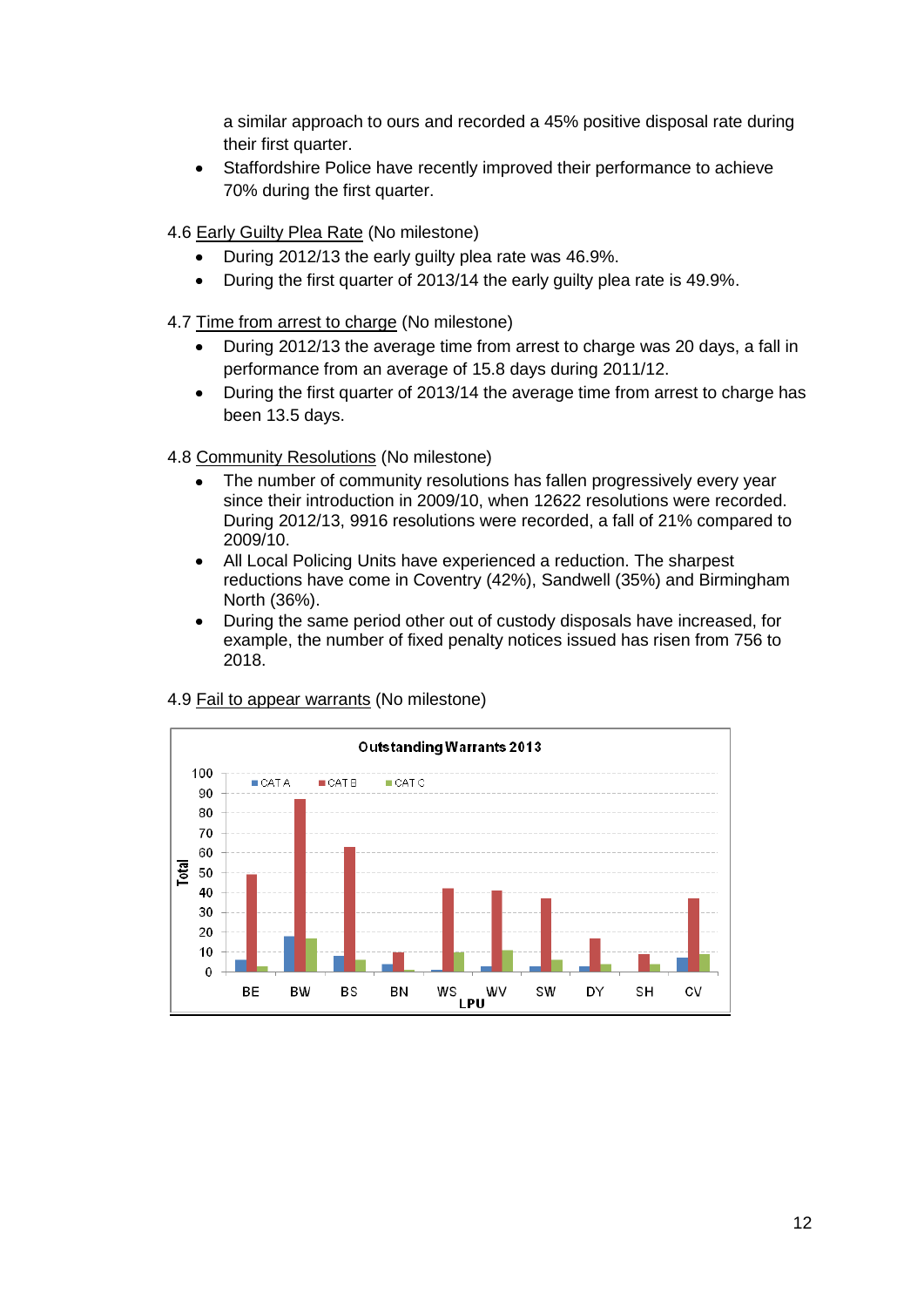

4.10 Conditional Cautions

- The use of conditional cautions by West Midlands Police is low. During 2012/13 the Force issued 60 Adult Conditional Cautions out of a total of 4210 that were issued nationally.
- The process has been somewhat bureaucratic as a court file was still required by CPS for their decision. However, in April this year the police became the decision maker for most conditional cautions. The Force has plans to reemphasise the benefits of conditional cautions as part of wider package of improvement under the Neighbourhood Justice Programme.
- Of the 60 conditional cautions issued during 2012/13 conditions typically  $\bullet$ included rehabilitative elements such as treatment for alcohol or drug abuse or reparative compensation for the victim. None involved a restorative conference, something being explored under the Neighbourhood Justice Programme.
- In April this year Youth Cautions and Youth Conditional Cautions replaced reprimands and final warnings; since then WMP have issued 39 youth conditional cautions. The decision whether to issue a Youth Conditional Caution is made in conjunction with the local Youth Offending Service, and they will deliver any programme required by the condition.

#### Police Led Prosecutions

4.11 West Midlands Police launched Police Led Prosecutions on the 13<sup>th</sup> August 2013. All specified traffic offences for the entire force area are now prosecuted at two Central Traffic Courts within Birmingham Magistrates Court. Guilty pleas and cases heard in the defendant's absence are presented by court presentation officers, a responsibility previously undertaken by the CPS. Defendants who elect trial are returned to their local court for that purpose and the case is returned to CPS to prosecute.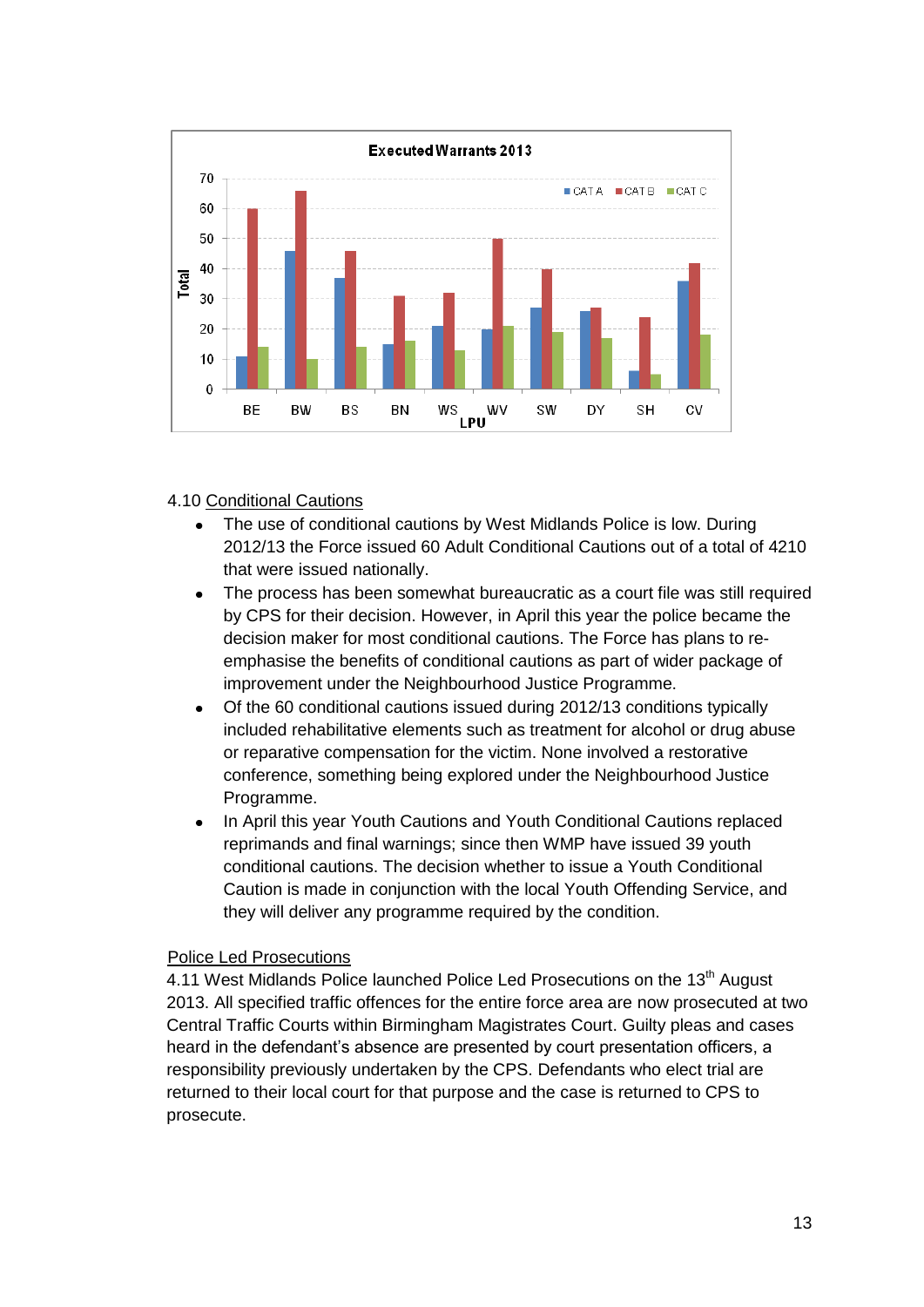4.12 Although it is still early days there has been some very positive feedback from the Magistrates, from court staff and from the defendants themselves on how professional the process is.

4.13 Typically over one hundred cases will be heard daily by the Traffic Courts; currently the court sits twice weekly. Each successful prosecution enables the court presenters to apply on behalf of the Force for £80 in costs. Taking into account the additional workload, staffing costs and the rate at which defendants actually pay those costs, it is anticipated that this initiative will definitely go on to generate income above the cost of delivering the service.

# 4.14 Collaboration

- As mentioned in paragraph 1 Central Justice Services went live in June 2012. The strategic lead is ACC Julian Blazeby from Staffordshire. The department is now largely 'business and usual' under a mixed West Midlands and Staffordshire leadership team. However, although it delivers an effective service with many examples of shared best practice and the joint development of innovative business improvement schemes, there are many aspects in which the two forces continue to work independently.
- The most pressing needs come in the area of ICT provision, financial management and human resource policy. The two forces operate with different custody ICT systems so work has begun to scope out options for both forces to procure and use the same system, thus enabling the smooth movement of prisoners and staff between force areas where the need arises. We hold independent budgets, have different employment conditions, such as our attendance management policies, and we pay staff at different rates for performing the same role.
- These differences are recognised as barriers that need to be addressed in the furtherance of an effective collaboration. Within the next six months a review of the collaboration, led by Chief Superintendent Burgess, will take place to evaluate the operational and financial benefits of the collaboration.

# **Custody**

# 4.15 Estate

- WMP operates 12 fully operational custody suites providing a total of 232 cells. In addition we have a further 5 custody suites on standby, providing an additional 64 cells if required.
- The operational suites are located at Wolverhampton, Bloxwich, Brierley Hill, Smethwick, Bournville, Sutton Coldfield, Stechford, Kings Heath, Birmingham Central, Solihull, Coventry Central and Coventry Willenhall.
- In most cases these suites have been part of the estate for many decades  $\bullet$ and if any of these custody suites were being built today none would meet the current planning requirements for cell size, exercise facilities, privacy requirements or disabled access etc. However, the Force has invested and upgraded to meet the requirements of Safer Detention and the most recent HMIC inspection was favourable.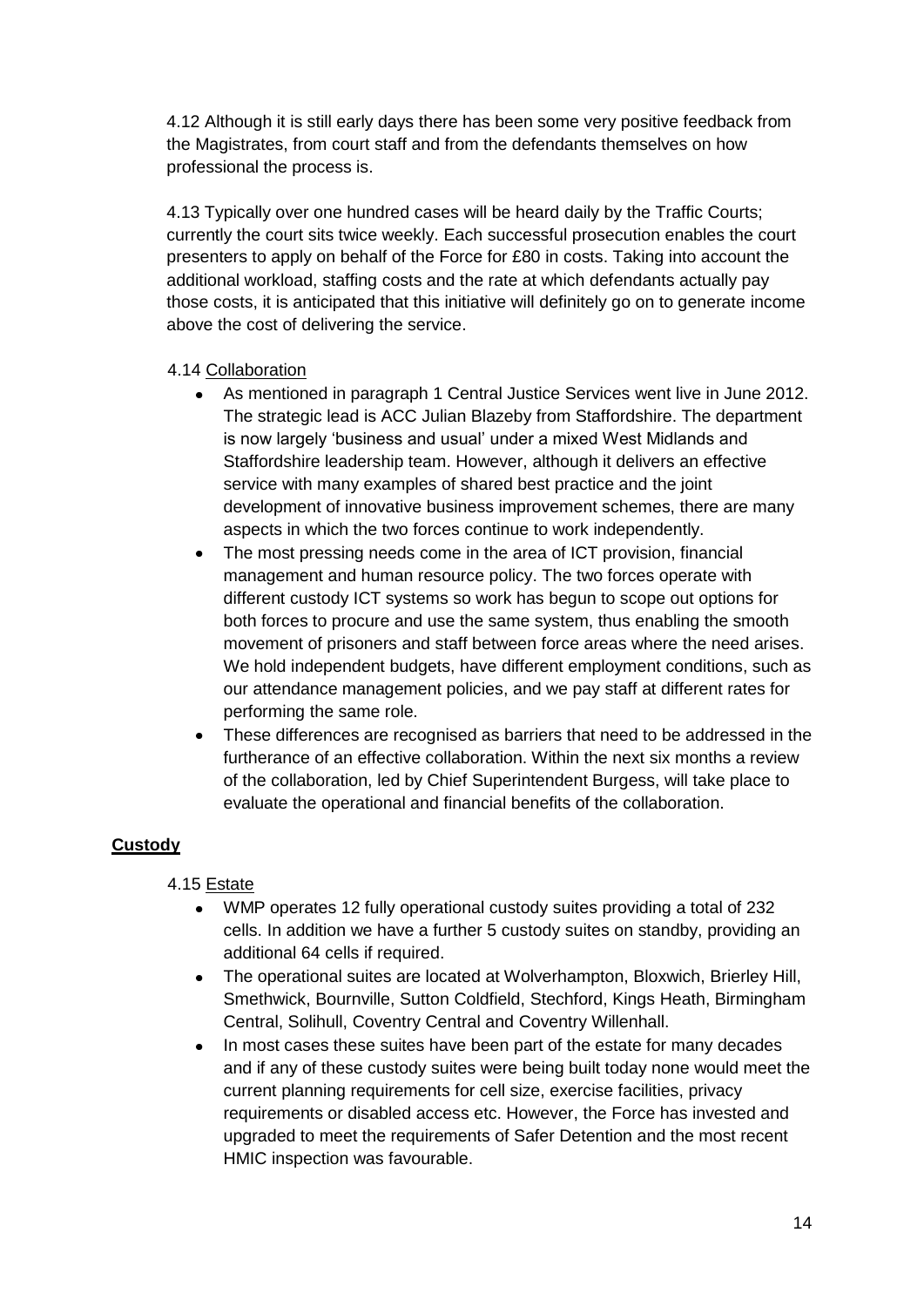- All medical rooms are currently being upgraded to meet the requirements of the new Healthcare contract, which facilitates the provision of nurses and doctors 24/7*.*
- The CCTV systems in all custody suites have been upgraded to improve the quality of constant watches we provide to prisoners deemed to be at risk from self harm.
- Staffordshire have 82 cells available across the custody sites.
- During 2012/13, 65,042 prisoners were detained in West Midlands Police custody suites. During the period January to August 2013, 39,638 prisoners entered custody compared to 44,227 during the same period in 2012. This reduction is commensurate with the emphasis upon disposals out of custody and in particular non-arrest taped interviews.

# 4.16 Sandwell Mental Health Project

- The Scheme was launched during the Autumn of 2012 and is funded by NHS (England) and is backed by the Black Country Mental Health Trust and WMP.
- The aim of the scheme is to refer people in custody with mental health needs,  $\bullet$ substance abuse and other vulnerabilities to appropriate support services with the intention of addressing their needs and ultimately preventing reoffending. This is a signposting and access scheme to services beyond custody.
- The Scheme is based at Smethwick custody suite and involves a single  $\bullet$ psychiatric nurse who, despite only being able to provide cover during office hours, has conducted 261 referrals in 103 working days resulting in 42 persons receiving care from healthcare resources.
- Information is shared between key stakeholder agencies, including Community Justice Mental Health Teams, to ensure that decision making around charging, diversion or sentencing is well informed.
- The feedback from 'clients' from a recent satisfaction survey was positive,  $\bullet$ 76% rated their experience very good and 24% rated it good. The evaluation of this project will take place soon and will review re-offending rates, levels of uptake on referrals, the impact of services accessed and the costs benefits for the agencies involved.

# 4.17 New Build Custody Facilities

- Two new custody suites are to be built in order to meet the Force's future  $\bullet$ needs around custody. One will be located in Oldbury (Western) and the other in Perry Barr (Central); the suites will be able to accommodate 60 prisoners each and are expected to cost a total of £26.3 million and will form part of a smaller custody estate. An additional £4.3 million will be invested into building office accommodation at the Central Suite. In the currently preferred custody estate option the existing suites at Coventry Willenhall, Solihull, Bournville and Wolverhampton will remain open alongside the new facilities.
- Work on the Western Custody Suite is expected to begin in November 2013 and conclude in December 2014. Work on the Central Suite is expected to begin in May 2014 and conclude in September 2015. Although planning consent has been granted for the Western Suite, the Force is still waiting to